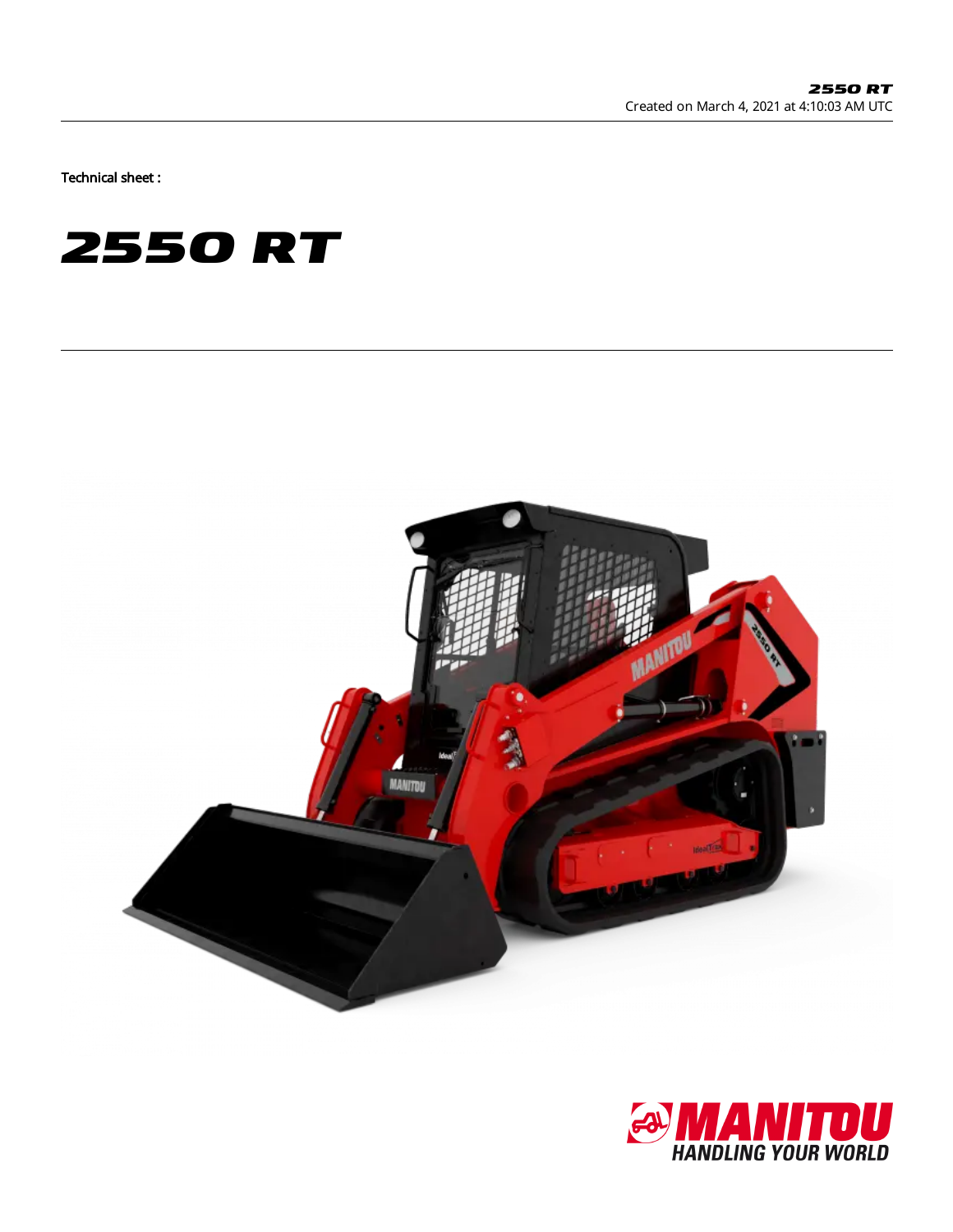| Capacities                                |            | Metric                                       |
|-------------------------------------------|------------|----------------------------------------------|
| Max. capacity                             | O          | 3305 kg                                      |
| Operating Weight                          |            | 5260 kg                                      |
| Operating Capacity at 35% Tipping Load    |            | 1157 kg                                      |
| Operating Capacity At 50% Tipping Load    |            | 1652 kg                                      |
| Tipping capacity                          |            | 3305 kg                                      |
| Weight and dimensions                     |            |                                              |
| Overall Operating Height - Fully Raised   | h27        | 4267 mm                                      |
| Height to Hinge Pin - Fully Raised        | h28        | 3251 mm                                      |
| Reach - Fully Raised                      | dp1        | 876 mm                                       |
| Dump angle at full height                 | a5         | 41°                                          |
| Dump Height - Fully Raised                | h29        | 2489 mm                                      |
| Maximum Rollback Angle - Fully Raised     | a4         | 102.5°                                       |
| Overall Height to Top of ROPS             | h17        | 2111 mm                                      |
| Overall length with bucket                | 116        | 4008 mm                                      |
| Departure angle                           | a2         | 25°                                          |
| Overall Length without Bucket             | 1          | 3221 mm                                      |
| Specified Height                          | h31        | 1720 mm                                      |
| Reach at Specified Height                 | r4         | 795 mm                                       |
| Dump angle at specified height            | a17        | 66.8 $^{\circ}$                              |
|                                           |            | 30°                                          |
| Maximum Rollback Angle at Ground          | a13        |                                              |
| <b>Carry Position</b>                     | d5         | 208 mm                                       |
| Maximum Rollback Angle at Carry Position  | a14        | 31.6°                                        |
| <b>Digging Position</b>                   | h32        | $13 \, \text{mm}$                            |
| Angle of Departure with STD Counterweight |            | 25°                                          |
| Ground clearance                          | m4         | 313 m                                        |
| Track gauge                               | <b>b10</b> | 1313 mm                                      |
| Track Shoe Width                          | b20        | 450 mm                                       |
| Crawler base                              | y2         | 1562 mm                                      |
| Overall width less bucket                 | b1         | 1765 mm                                      |
| <b>Bucket Width</b>                       | e1         | 2131 mm                                      |
| Clearance Radius - Front with Bucket      |            | 2499 mm                                      |
| Clearance Circle - Rear                   | wa1        | 1796 mm                                      |
| Maximum rollback at specified height      |            | 66.8°                                        |
| Angle of Approach                         |            | 90°                                          |
| Grouser Height                            |            | $25$ mm                                      |
| Track Type / Track Rollers / Roller Type  |            | Rubber / 5 / Steel                           |
| Performances                              |            |                                              |
| Ground Speed - Single Speed               |            | 8.5 km/h                                     |
| Ground Speed - Two Speed                  |            | 12.1 km/h                                    |
| Drawbar Pull/Tractive Effort              |            | 5649 kg                                      |
| Bucket Breakout - Tilt Cylinder           |            | 3803 kg                                      |
| Bucket Breakout - Lift Cylinder           |            | 3373 kg                                      |
| <b>Engine</b>                             |            |                                              |
| Engine brand                              |            | Deutz                                        |
|                                           |            |                                              |
| Engine model                              |            | TD 3.6 L4<br>Axial Piston Planetary Gear Bo: |
| Motor Type                                |            |                                              |
| Gross Power (kW) / Gross Power            |            | 55.4 kW / 2300 rpm                           |
| Net Power (kW) / Net Power                |            | 52.7 kW / 2300 rpm                           |
| Max. torque                               |            | 330 Nm                                       |
| Battery                                   |            | 12V                                          |
| Cold Cranking Amps at Temperature (CCA)   |            | 950 A                                        |
| Alternator - Voltage / Ampere             |            | 12 V / 120 A                                 |
| <b>Hydraulics</b>                         |            |                                              |
| Standard flow - Auxiliary hydraulics      |            | 110 l/min                                    |
| <b>Tank capacities</b>                    |            |                                              |
| Oil Pan Capacity                          |            | 8.50                                         |
| Hydraulic tank capacity                   |            | 52.201                                       |
| Fuel tank                                 |            | 121.101                                      |
| Coolant system capacity                   |            | 23.10                                        |
| Displacement / Number of cylinders        |            | 3.601/4                                      |
| Noise and vibration                       |            |                                              |
| Environmental noise (LwA)                 |            | 106.1 $dB(A)$                                |
| Noise at driving position (LpA)           |            | 85.8 dB(A)                                   |

|            | <u>2330 RT - Cleated Off March 4, 2021 at 4.10.03 AM OTC</u> |
|------------|--------------------------------------------------------------|
|            | Metric                                                       |
| Q          | 3305 kg                                                      |
|            | 5260 kg                                                      |
|            | 1157 kg                                                      |
|            | 1652 kg                                                      |
|            | 3305 kg                                                      |
|            |                                                              |
| h27        | 4267 mm                                                      |
| h28        | 3251 mm                                                      |
| dp1        | 876 mm                                                       |
| a5         | 41 °                                                         |
| h29        | 2489 mm                                                      |
| a4         | 102.5°                                                       |
| h17<br>116 | 2111 mm<br>4008 mm                                           |
|            | 25°                                                          |
| a2<br> 1   | 3221 mm                                                      |
|            |                                                              |
| h31<br>r4  | 1720 mm<br>795 mm                                            |
| a17        | 66.8°                                                        |
| a13        | 30°                                                          |
| d5         | 208 mm                                                       |
| a14        | 31.6 $\degree$                                               |
| h32        | $13 \, \text{mm}$                                            |
|            | 25 $^{\circ}$                                                |
| m4         | 313 m                                                        |
| b10        | 1313 mm                                                      |
| b20        | 450 mm                                                       |
| y2         | 1562 mm                                                      |
| b1         | 1765 mm                                                      |
| e1         | 2131 mm                                                      |
|            | 2499 mm                                                      |
| wa1        | 1796 mm                                                      |
|            | 66.8°                                                        |
|            | 90°                                                          |
|            | 25 mm                                                        |
|            | Rubber / 5 / Steel                                           |
|            |                                                              |
|            | 8.5 km/h                                                     |
|            | 12.1 km/h                                                    |
|            | 5649 kg                                                      |
|            | 3803 kg                                                      |
|            | 3373 kg                                                      |
|            |                                                              |
|            |                                                              |
|            | Deutz                                                        |
|            | TD 3.6 L4                                                    |
|            | Axial Piston Planetary Gear Box Reduction                    |
|            | 55.4 kW / 2300 rpm                                           |
|            | 52.7 kW / 2300 rpm                                           |
|            | 330 Nm                                                       |
|            | 12V                                                          |
|            | 950 A                                                        |
|            | 12 V / 120 A                                                 |
|            |                                                              |
|            | 110 l/min                                                    |
|            |                                                              |
|            | 8.501                                                        |
|            | 52.201                                                       |
|            | 121.101                                                      |
|            | 23.101                                                       |
|            | 3.601/4                                                      |
|            |                                                              |
|            | 106.1 dB(A)<br>85.8 dB(A)                                    |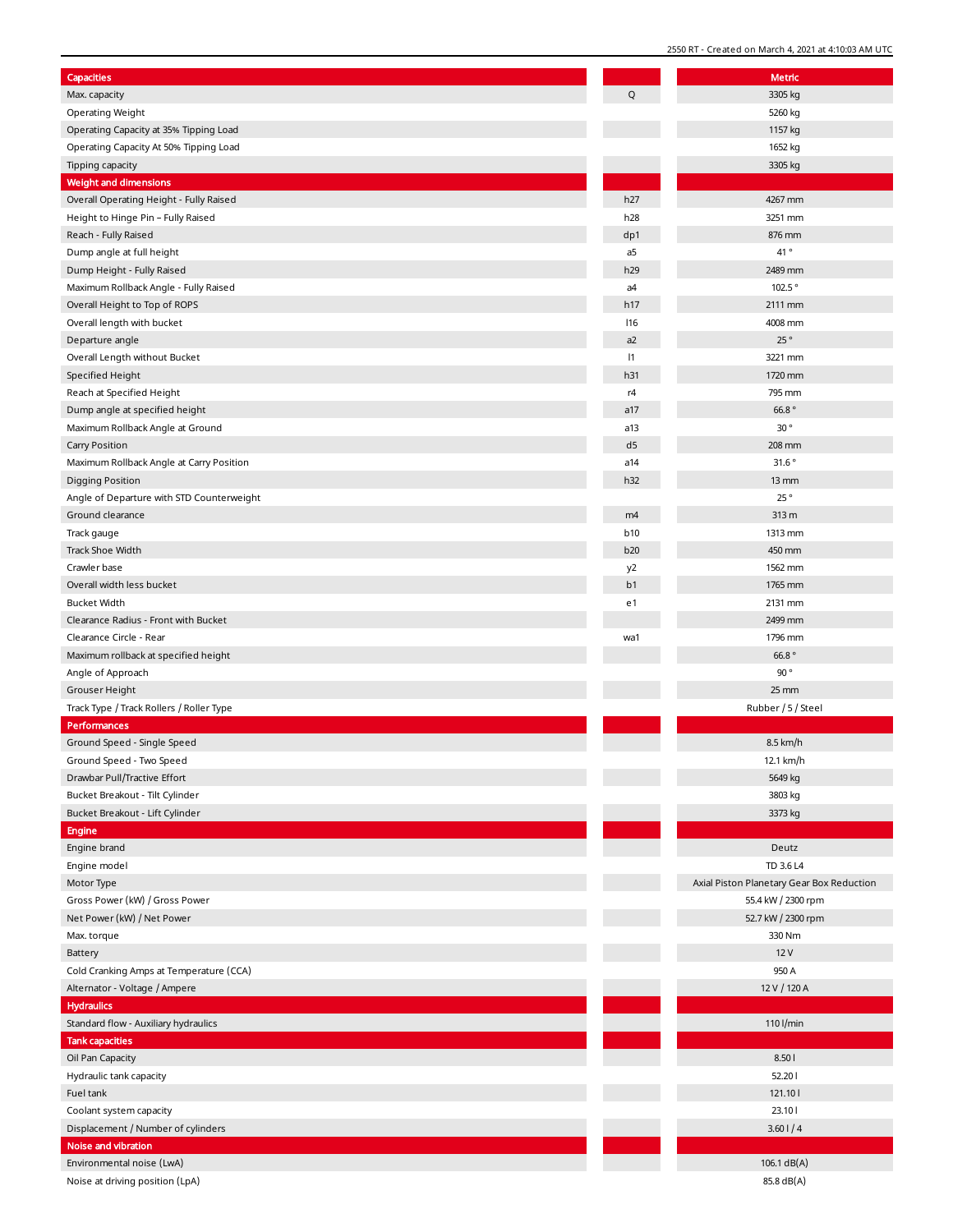## **Equipment**

| <b>Lifting function</b>                          |          |
|--------------------------------------------------|----------|
| All-Tach® Attachment Mounting System             | Standard |
| Auxiliary Hydraulics                             | Standard |
| Electronic Attachment Control - 14-Pin Connector | Optional |
| High-Flow Auxiliary Hydraulics                   | Optional |
| IdealTrax™ Automatic Track Tensioning System     | Standard |
| Power-A-Tach® Attachment Mounting System         | Optional |
| <b>Motorization/Power</b>                        |          |
| Combination Radiator & Hydraulic Oil Cooler      | Standard |
| Dual-Element Air Cleaner with Indicator          | Standard |
| <b>Elevated Planetary Final Drives</b>           | Standard |
| Engine Auto-Shutdown System                      | Standard |
| Glowplugs Starts Assist                          | Standard |
| Two-Speed Hydrostatic Drive System               | Standard |
| <b>Operator station</b>                          |          |
| Air suspension seat                              | Optional |
| Electro-Hydraulic Joystick Controls              | Standard |
| Full-Suspension Seat                             | Standard |
| IdealAccess™ Fold-Up Door                        | Optional |
| Multi-Function Display Screen                    | Standard |
| Pressurized Cab Enclosure with A/C               | Optional |
| ROPS/FOPS Level II Overhead Guard                | Standard |
| Variable Speed Control, Selectable On & Off      | Optional |
| Other options                                    |          |
| Selectable Self-Leveling Hydraulic Lift Action 4 | Optional |
| <b>Pneumatics</b>                                |          |
| Single Flange Front/Dual Flange Rear Idlers      | Standard |
| Safety                                           |          |
| Anti-Vandalism Lock Provisions                   | Standard |
| Back-Up Alarm                                    | Standard |
| Easy Manager                                     | Standard |
| Engine Alert System with Error Display           | Standard |
| <b>Secondary functions</b>                       |          |
| Counterweight                                    | Standard |